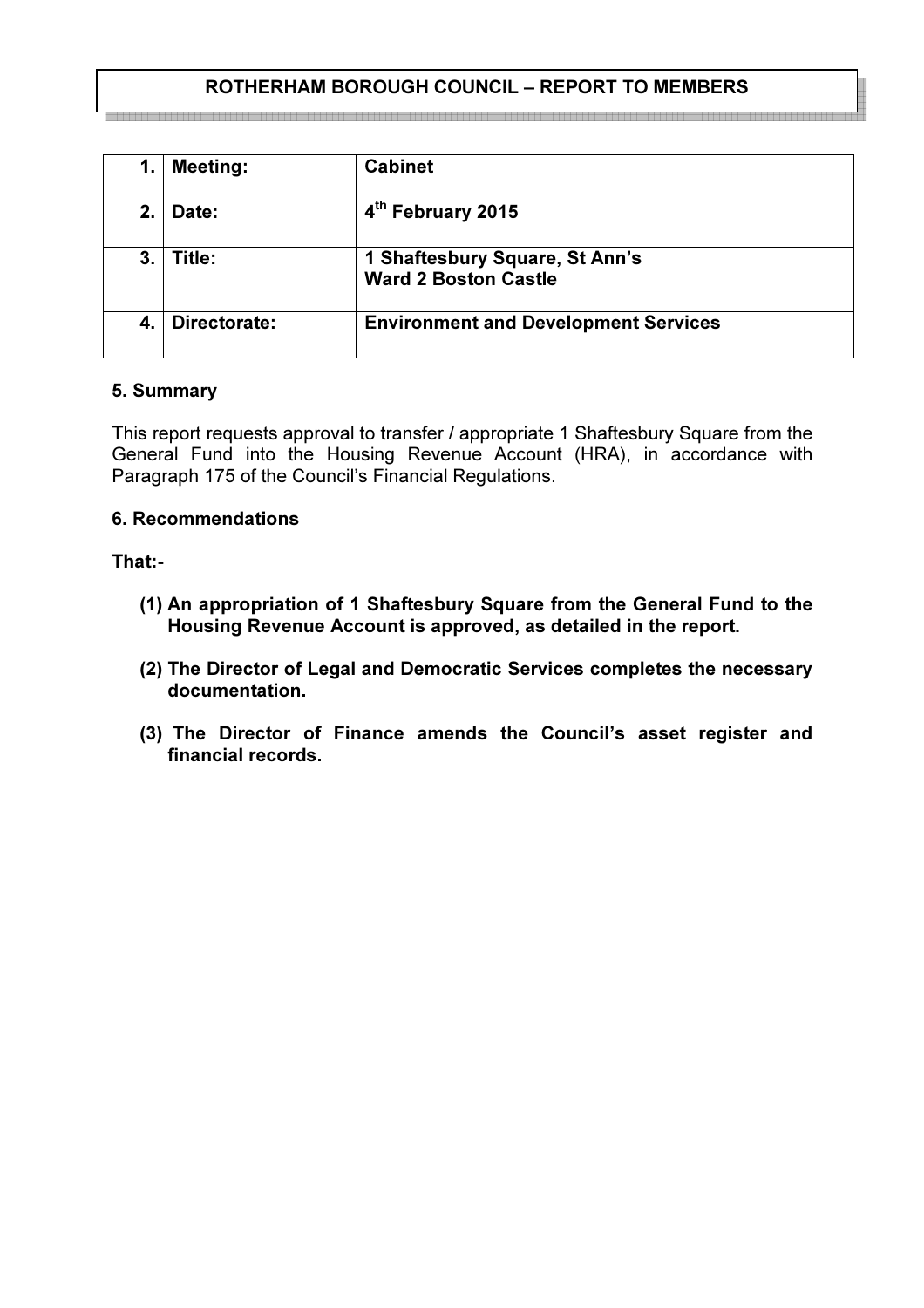# 7. Proposals and Details

1 Shaftesbury Square is a vacant disabled person's respite unit, which is currently administered by the Adult Services directorate, within the General Fund portfolio.

The property consists of a three bedroom bungalow within a community of ten bungalows formerly supported by Grafton House, as identified in Appendix 1.

All other bungalows in the complex are HRA properties with the exception of this unit which was appropriated to Adult Services in 1992. However, the Director of Adult Social Services has now advised that they no longer require it for this purpose.

Accordingly, this report seeks approval to appropriate the property back into the HRA to enable it to be let within the general housing portfolio.

#### Allocation of the bungalows

Two of the bungalows are currently vacant and we need to allocate these properties as soon as possible in order to avoid further rental loss, and to help people who are in desperate need of this type of accommodation.

Historically they have been let to single people and couples (current tenants ranging in age from 35 to 77), who have received a care / support package from Grafton House. Now that the Grafton House service has ended we need to take a different approach and ensure we are making the best use of our housing stock.

The bungalows are all spacious three bedroom units and fully wheelchair accessible. There is a shortage of this type of accommodation across Rotherham and there are currently at least ten families in the borough (with either disabled children or adults) living in unsuitable homes, often in extremely difficult circumstances, for whom these bungalows would be ideal.

We are therefore looking to allocate the two empty bungalows (which includes number 1, the subject of this report) to families with a disabled child(ren) or adult who are currently living in unsuitable homes.

(To allocate them to a single person or couple would result in the large three bedroom properties being under-occupied and possibly the residents would be subject to bedroom tax).

It will be important that we communicate clearly with the residents of the occupied bungalows and of neighbouring Shaftesbury House, so we can explain the reasons for allocating the empty bungalows to families.

#### 8. Finance

The estimated rental income for the property is £93.51 per week, totalling approximately £4,500 per annum.

As at 31<sup>st</sup> March 2014, the Net Book value of the land was £12,000 and the building £95,680. The property will be transferred across to the HRA at fair value, so an assessment will need to be made as to whether its current net book value represents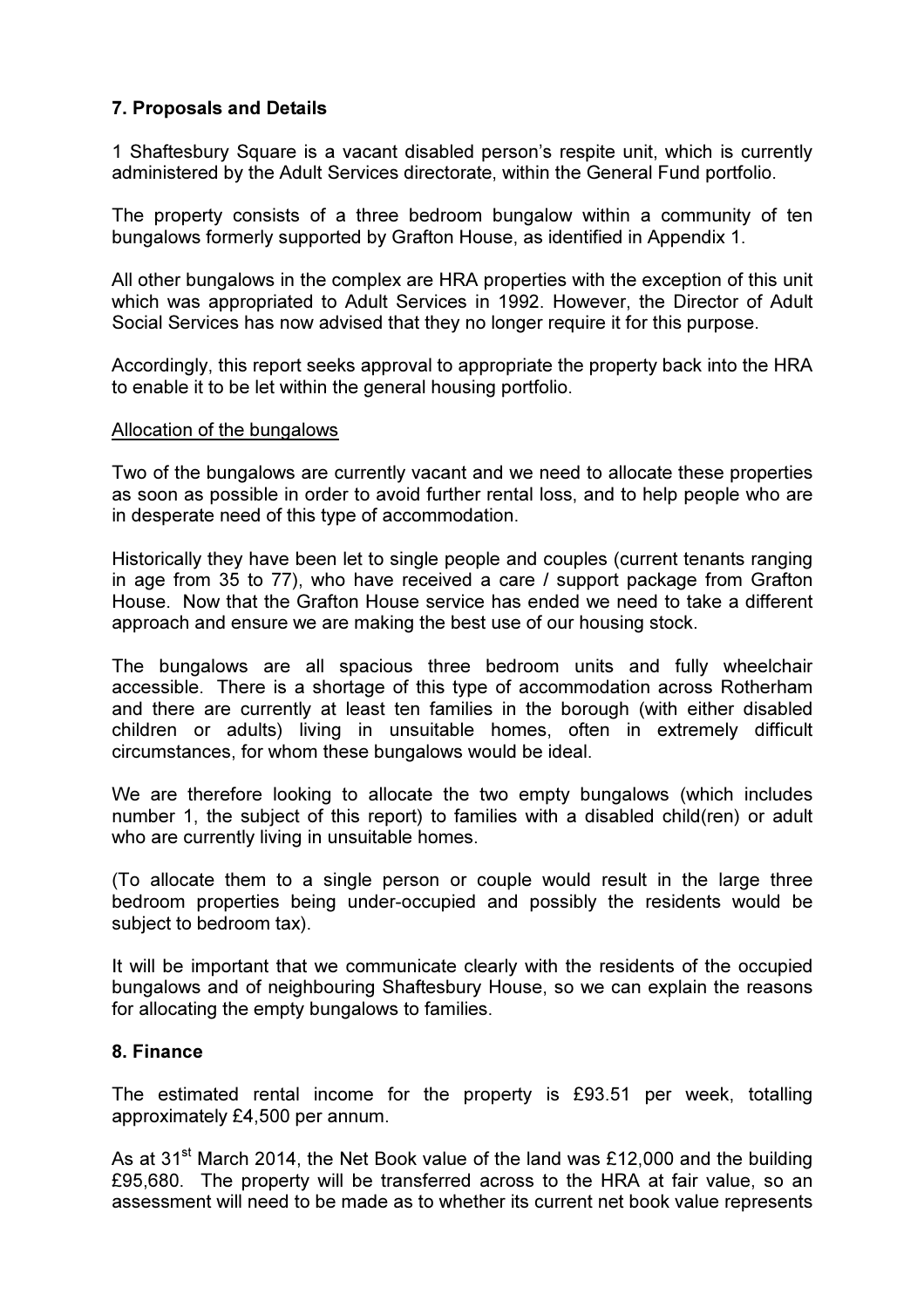the fair value of the asset. This appropriation will lead to an increase in the HRA Capital Financing Requirement (CFR) and an equivalent reduction in the General Fund CFR, in line with the asset's fair value. The asset will then be re-categorised as housing stock. This will lead to a revaluation on the basis of Existing Use Value - Social Housing, leading to a loss in value. This Revaluation Loss has no impact on the HRA. However, the increase in the HRA CFR will reduce the amount of the HRA borrowing headroom and lead to a small increase in the capital financing charges to the HRA.

# 9. Risks and Uncertainties

If the property is not appropriated then it may remain empty until it is sold / an alternative use is agreed.

## 10. Policy and Performance Agenda Implications

The proposals support the following 'Plan on a page' corporate priorities and achievements:

- **Ensuring care and protection is available to those that need it the most** 
	- People in need of care and support have more choice and control to help them live at home
- Helping to create safe and healthy communities
	- People feel safe and happy where they live
	- People from different backgrounds get on well together

## 11. Background Papers and Consultation

Councillors Hussain, McNeely and Wootton have been consulted on the allocation of the bungalows and a letter will be sent to the residents of neighbouring Shaftesbury House to ensure the changes are communicated clearly.

## Contact Name:

Lynsey Mould, Housing Services Officer 01709 334950 / lynsey.mould@rotherham.gov.uk

Jane Davies-Haire, Strategic Housing Manager 01709 334970 / 07500102498 / jane.davies-haire@rotherham.gov.uk